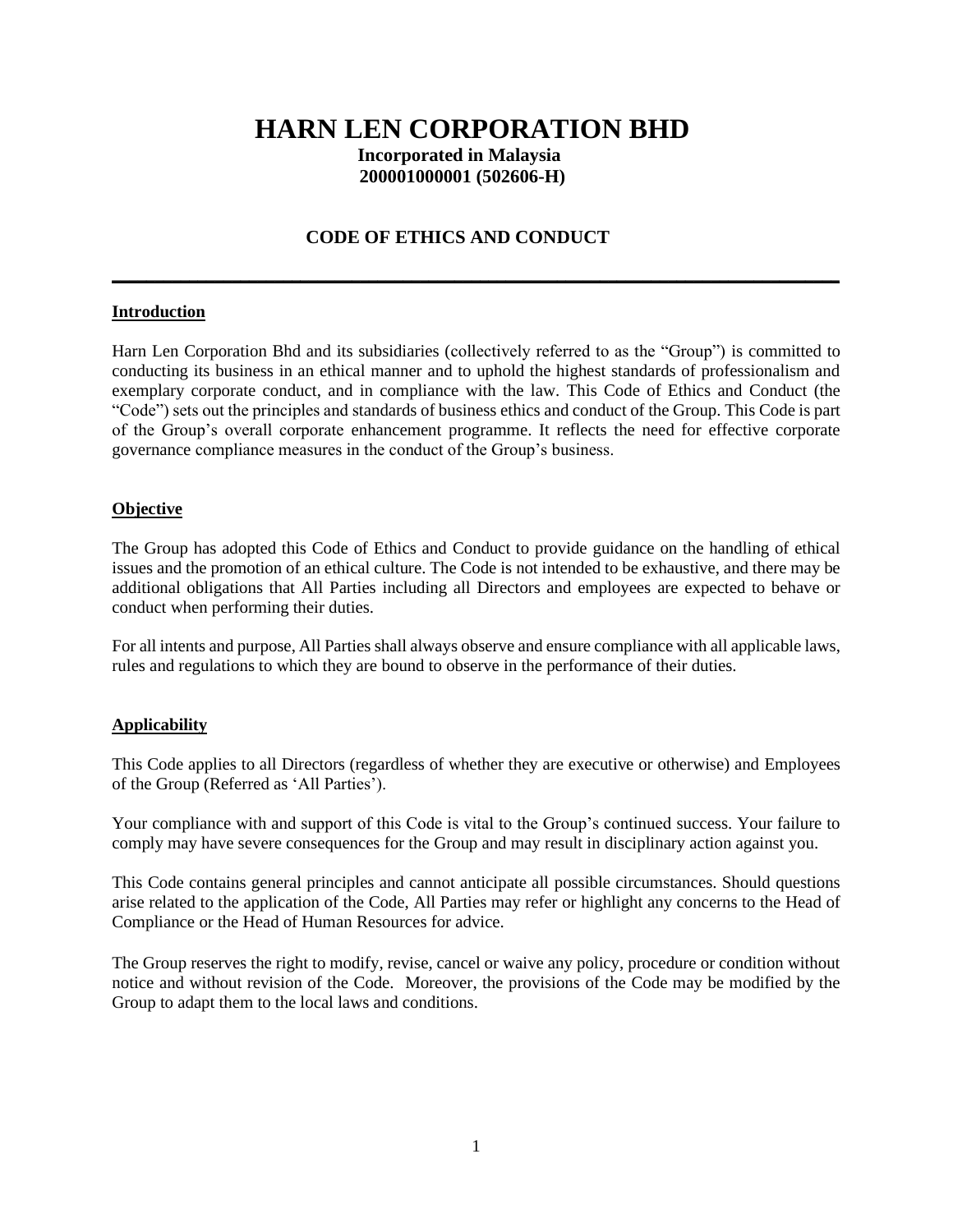## **Avoid Conflicts of Interest**

All Parties should act in the best interest of the Group while performing your job for the Group. A conflict of interest arises when your ability to perform your duties in the best interest of the Group is potentially impaired by personal interest, considerations, or other relationships. The Group has established a Conflict of Interest Policies and Procedures which shall be complied by All Parties.

#### **Confidentiality Obligations**

All Parties must maintain the confidentiality of nonpublic information entrusted to them by the Group or other parties with whom the Group does business, except when disclosure is authorized or legally required. Protected information includes any information the Group has not disclosed or made generally available to the public, and that is material or might be harmful to the Group or its shareholders or customers if disclosed. This may include information related to the Group's financial information, mergers and acquisitions, management changes and contract.

Such confidential information is strictly private and confidential and may not be utilized, discussed with, divulged to or disclosed to persons inside or outside the Group, except by persons authorized to do so. All necessary precautions are to be taken by you with respect to the confidentiality of such confidential information.

#### **Corruption and Unethical practices**

An act of corruption by you has the effect of compromising the due and proper performance of your duties and the exercise of your authority, thereby undermining the integrity of the decision-making process and the decisions of the Group concerning its business.

You are prohibited from, directly or indirectly, soliciting, accepting or obtaining or agreeing to accept or attempting to obtain, from any bribe or gratification as an inducement or a reward for doing or for having done, any act in relation to the Group's business or affairs, or for showing favour or forbearing to show disfavour to any party in relation to the Group's business or affairs. You are also prohibited from, directly or indirectly, giving, promising to give, or offering any gratification to anyone to obtain or retain a business or business advantage in relation to any business of the Group, regardless of the amount of gratification and whether it is at your own expense or the Group's expense.

## **Money Laundering**

Money laundering is generally defined as occurring when the criminal origin or nature of money or assets is hidden in legitimate business dealings or when legitimate funds are used to support criminal activities.

You must conduct appropriate counterparty due diligence to understand the business and background of the Group's prospective business counterparties and to determine the origin and destination of money, property, and services. You must report to Head of Compliance or your Head of Department suspicious transactions or suspected incidents of money laundering or bribery.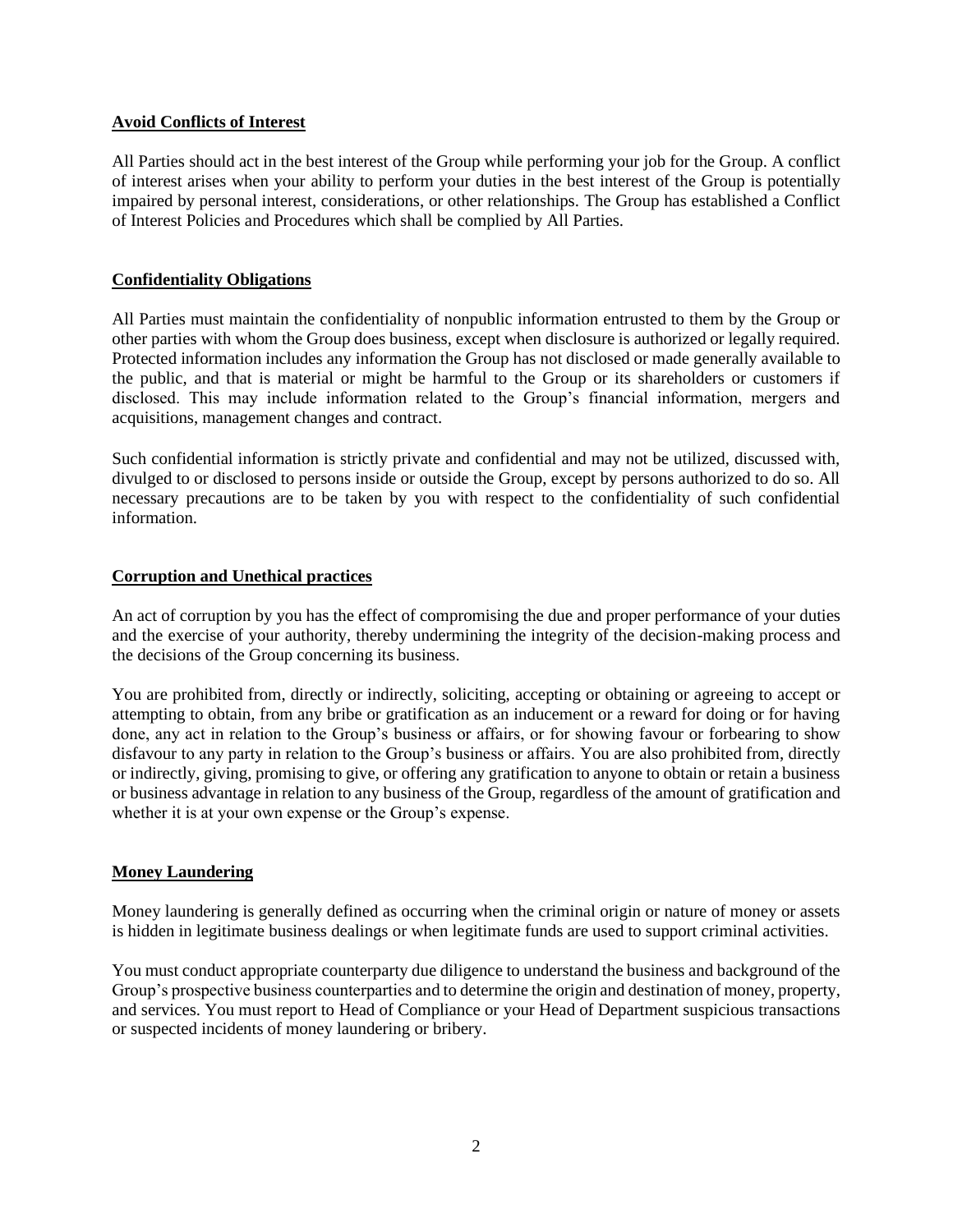## **Gifts, Meals and Entertainment**

Do not accept gifts, meals or entertainment, or other favour, from customers, suppliers or contractors if doing so might compromise, or appear to compromise, your ability to make objective business decisions in the best interest of the Group. Any gifts, meals, or entertainment which would possibly raise questions of integrity or negative public perception shall also be avoided.

Acceptance of gifts, meals or entertainment that exceeds the following limitations must be approved in writing by the management.

# Gifts

- Do not request for or accept gifts in exchange for doing, or promising to do any special favour(s) for a customer or supplier or contractor in the performance of your job duties and/or in carrying out the business of the Group
- Do not accept gifts of cash or cash equivalents, such as gift vouchers.
- Do not accept gifts or more than modest value. Examples of acceptable gifts include a logo pen or t-shirt.
- Gifts of symbolic value, such as trophies and statues that are inscribed in recognition of a business relationship, may be accepted.
- Do not give, offer, or promise to give gifts to customers or any stakeholders of the Group without approval from the Group.

# Meals and Entertainment

- Do not request for or accept meals or entertainment in exchange for doing, promising to do any special favour(s) for a customer, supplier or contractor in the performance of your job duties and/or in carrying out the business of the Group.
- You may accept occasional meals and entertainment from customers, suppliers or contractor if the event is attended by the customer , supplier or contractor and the cost involved are in line with custom for business-related meals and entertainment (for example, ordinary business meals and attendance at local sporting events generally are acceptable) provided always that it is accepted without any requisite intention for it to be a bribe nor does it contravene the provisions of Malaysian Anti-Corruption Commission Act 2009 (as amended via the Malaysian Anti-Corruption Commission (Amendment) Act 2018) or the Group's Anti- Bribery And Corruption Policy.
- Do not give, offer, or promise to provide meals and entertainment to customers or any stakeholders of the Group without approval from the Group.

# **Insider Dealing and Information**

You must protect the confidential business information of the Group, and never use it for your own benefit or the benefit of other persons. You are required to abide by all applicable laws on insider dealing, which generally is when you trade in shares or other securities while in possession of material non-public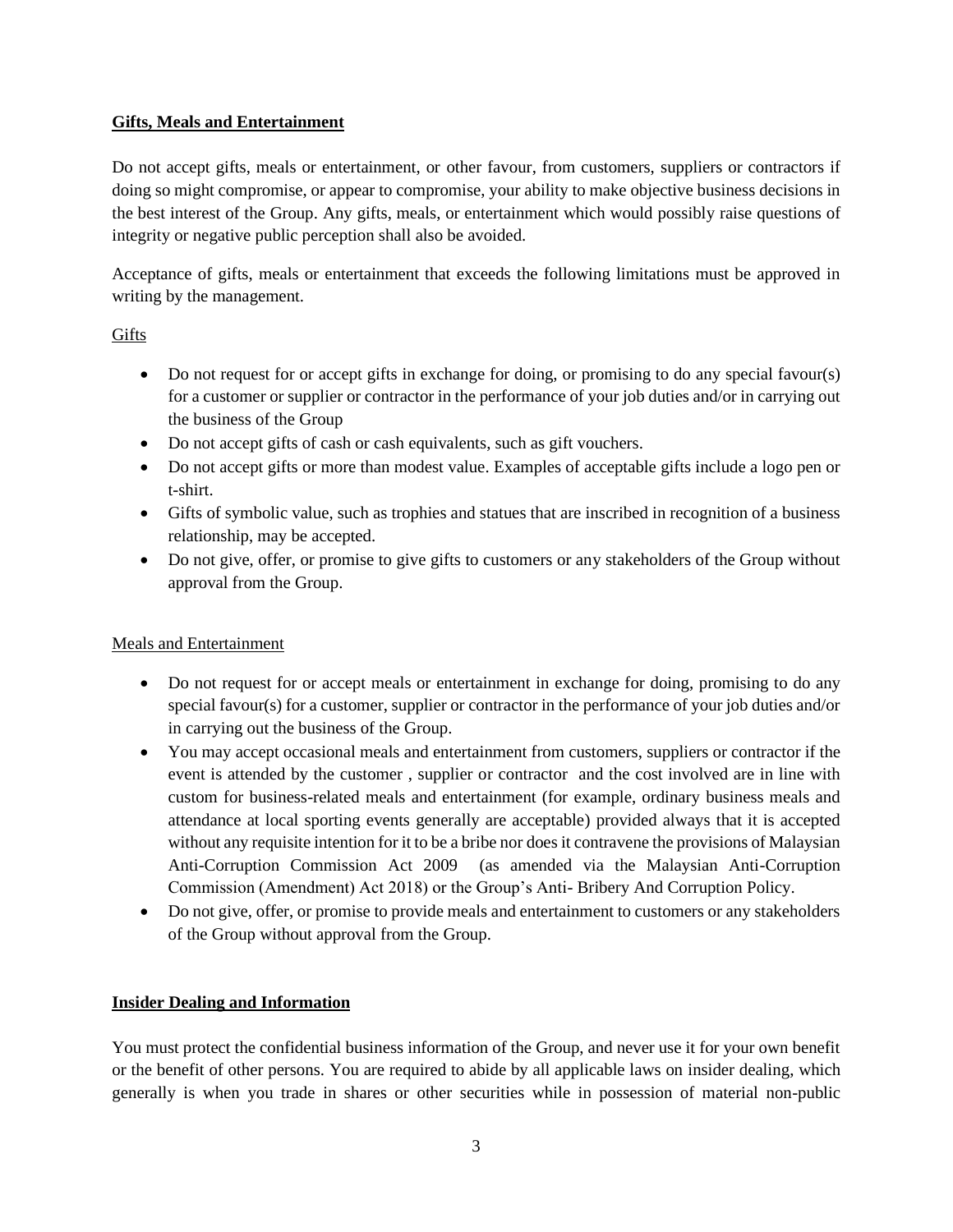information or when you share such information with someone else who then trade in those shares or other securities. We expect All Parties to comply with these principles, along with other laws and regulations concerning the handling of confidential information.

You are also required to abide by all applicable laws on securities market abuse, which involves spreading false information or engaging in activities designed to manipulate the market for publicly traded securities.

Trading in stocks or securities based on material nonpublic information, or providing material nonpublic information to others so that they may trade, is illegal and may result in prosecution.

- It is against the law for All Parties to buy or sell stock based on material, non-public "insider" information about or involving the Group.
- Do not speculate in the securities of the Group when you are aware of information affecting the Group's business that has not been publicly released or in situations where trading would call your judgement into question.
- Do not use non-public information for personal gain
- Do not pass along such information to someone else who has no need to know.

## **Making of Public Statements**

Irrespective of whether in your personal or official capacity, you will not either orally or in writing or in any form (including on social media websites) make or circulate any public statement on the policies or decisions of the Group or discuss publicly any measures taken by the Group or any official matter taken or carried out by you, unless you are duly appointed or authorized to make such statement on behalf of the Group.

## **Sexual Harassment**

Sexual harassment means any unwanted conduct of a sexual nature, whether verbal, non-verbal, visual, gesture or physical, directed at a person which is offensive or humiliating or is a threat to his well-being, arising out of and in the course of his employment.

The promotion of the physical, emotional and psychological well-being of All Parties is an important objective of the Group. In this regard, our Group is committed to providing a conducive working environment where your right to protection from all forms of sexual harassment and unsolicited or unwanted sexual overtures and advances is accorded due recognition.

## **Outside Interest**

Employees shall not engage in an outside interest that will undermine the performance of the employees or bring disrepute to the Group. You must devote your time and attention to the fulfillment of your employment obligations to the Group.